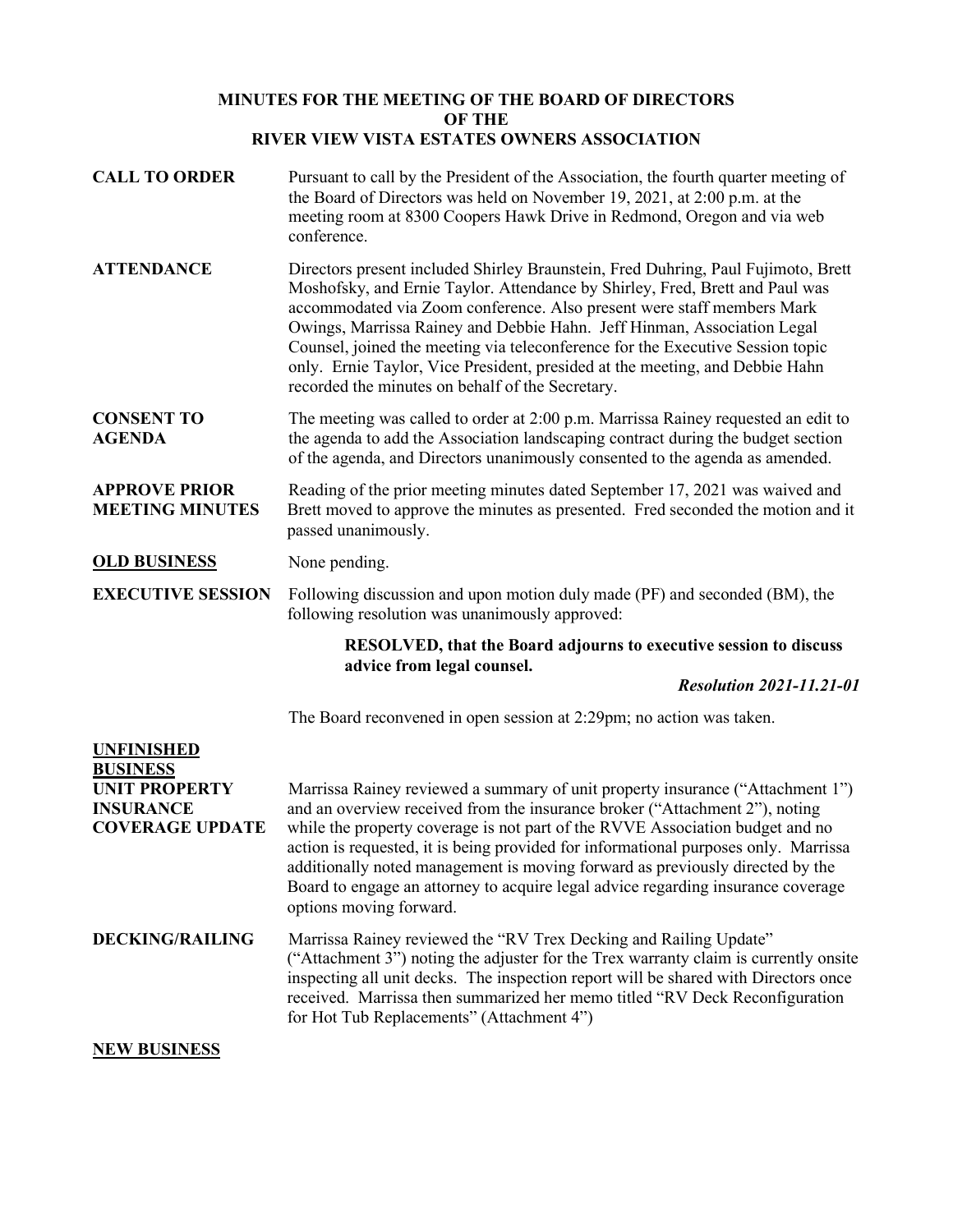| <b>FINANCIAL REPORT</b>                        | Mark Owings referred directors to the draft CPA reviewed 2020 financial<br>statements ("Attachment 5"), advising the review had been completed remotely<br>due to the COVID-19 pandemic.                                                                                                                                  |
|------------------------------------------------|---------------------------------------------------------------------------------------------------------------------------------------------------------------------------------------------------------------------------------------------------------------------------------------------------------------------------|
|                                                | Following discussion and upon motion duly made (PF) and seconded (BM), the<br>following resolution was unanimously approved:                                                                                                                                                                                              |
|                                                | RESOLVED, that the Board of Directors approves the 2020<br><b>Reviewed Financial Statements in the draft form</b><br>("Attachment 5") and further authorizes the Treasurer of the<br>Association to sign the management representation letter and<br>CPA adjusting journal entries included with the draft<br>statements. |
|                                                | <b>Resolution 2021.11.21-02</b>                                                                                                                                                                                                                                                                                           |
|                                                | Mark Owings provided the financial report, which included the financial summary<br>("Attachment 6") and internally prepared third-quarter 2021 financial statements<br>("Attachment 7"). Mark reviewed the material variances as outlined in the<br>financial summary.                                                    |
|                                                | Following discussion and upon motion duly made (PF) and seconded (BM), the<br>following resolution was unanimously approved:                                                                                                                                                                                              |
|                                                | <b>RESOLVED, that the financial report submitted by Mark Owings</b><br>including "Attachment 6" and "Attachment 7" be hereby approved<br>subject to review.                                                                                                                                                               |
|                                                | <b>Resolution 2021-11.21-03</b>                                                                                                                                                                                                                                                                                           |
| <b>RESERVE EXPENSES</b>                        | Marrissa presented the Evaluation of Reserve Account Expenditures vs. Budget per<br>2021 Reserve Study ("Attachment 8") noting there are no variances requiring<br>approval. There were no actions requested of or taken by the Board.                                                                                    |
| <b>OPERATIONS</b><br><b>REPORT</b>             | Marrissa presented the written operations report ("Attachment 9"). Management<br>was directed to gather additional information regarding the proposed drainage<br>work at the storage unit and report back to the directors at the next meeting.                                                                          |
| <b>ELECTION OF</b><br><b>OFFICERS</b>          | Following nominations by directors, and upon motion duly made (FD) and<br>seconded (PF), the following resolution was unanimously approved:                                                                                                                                                                               |
|                                                | RESOLVED, that the following persons are elected to the corporate<br>offices set forth opposite their respective names, to serve until the next<br>meeting of directors following the members' annual meeting in 2022,<br>and until their respective successors shall be elected and qualified:                           |
|                                                | <b>Ernie Taylor – President</b>                                                                                                                                                                                                                                                                                           |
|                                                | <b>Brett Moshofsky – Vice President</b>                                                                                                                                                                                                                                                                                   |
|                                                | <b>Marrissa Rainey - Secretary</b>                                                                                                                                                                                                                                                                                        |
|                                                | <b>Fred Duhring – Treasurer</b>                                                                                                                                                                                                                                                                                           |
|                                                | <b>Resolution 2021-11.21-04</b>                                                                                                                                                                                                                                                                                           |
| <b>TRAVEL/LODGING</b><br><b>EXPENSE POLICY</b> | Directors reviewed and affirmed the current expense policy for the 2021/2022<br>board year. The current policy was read, and is copied here for reference purposes:                                                                                                                                                       |
|                                                | "Transportation costs are allowed based on the most prudent mode of<br>travel as determined by each director. If driving, a mileage rate will be<br>paid at the then current IRS mileage rate. Air travel will be reimbursed at                                                                                           |